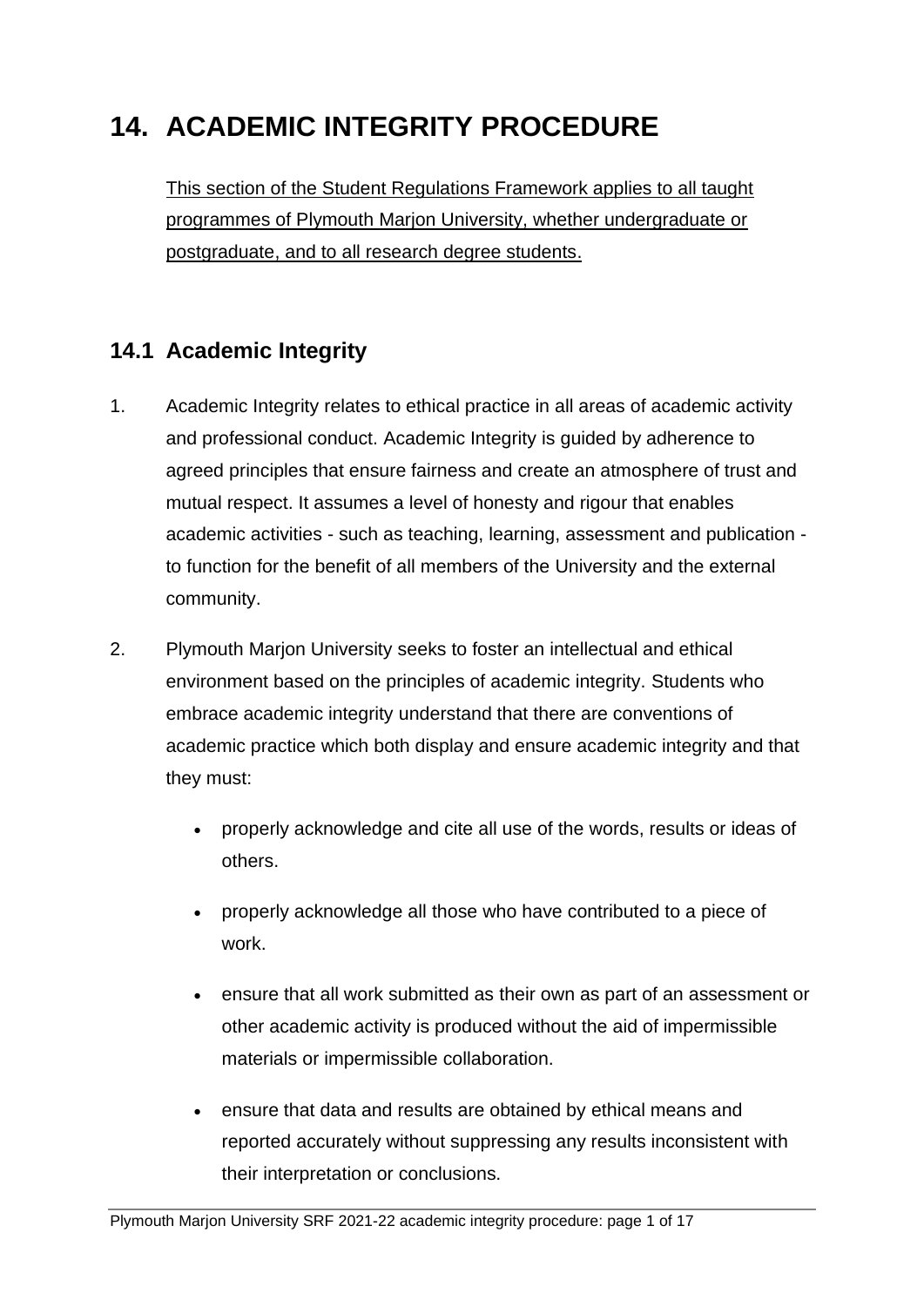• treat all other students in an ethical manner by neither facilitating academic dishonesty by others nor obstructing their academic progress.

It is necessary to follow these principles in order to ensure that:

- everyone is given credit for their ideas, words, results, and other academic activity.
- all student work is fairly evaluated and no student has an inappropriate advantage over others.
- each student's intellectual and professional development is ensured.
- each student is supported towards a successful transition to graduate employment and future careers, as employers will expect graduates to have acquired the attitudes and behaviours that academic integrity demands.
- the reputation of the University for integrity in its teaching and research is maintained and enhanced.
- 3. The acquisition of relevant study skills such as effective note-taking, ability to critically evaluate other writers' theories and concepts and presentation skills will help students to understand these conventions.
- 4. Failure to adhere to these principles leads to poor academic practice. It can also lead to an offence of academic misconduct and, in serious cases, can threaten the reputation of the University. Every member of the University community therefore has a responsibility for ensuring that the highest standards of academic integrity are upheld. The sanctions that will be applied where academic misconduct has been established, which can ultimately involve the cancellation of credit and/or expulsion, are set out below.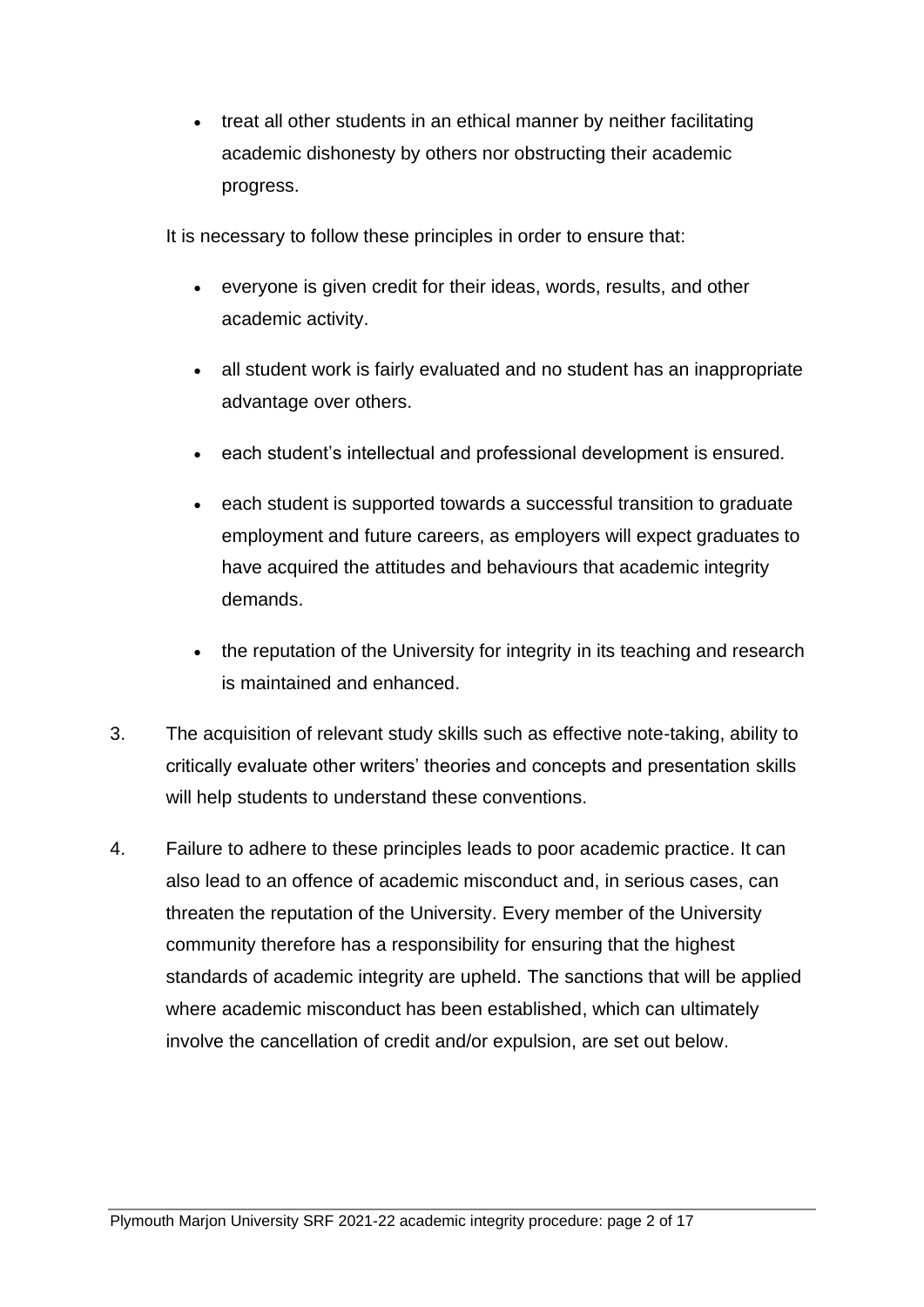#### **14.2 Academic Misconduct – general principles**

- 1. The University recognises three particular areas of misconduct, as follows:
	- Personal misconduct
	- Professional misconduct
	- Academic misconduct

Academic Misconduct is defined in greater detail below. Personal and Professional Misconduct are the subject of separate procedures (see Section 15 of this Framework). A particular case of alleged misconduct might span more than one of these areas.

- 2. The University is committed to safeguarding the standard and integrity of its awards by the prevention and/or detection and punishment of academic misconduct in assessed work. Accordingly, students are expected to display academic integrity by not acting in any way which is likely to gain unfair academic advantage in an assessment; where a student acts in this way, an offence of academic misconduct has been committed. **Regardless of their intentions, any student who breaches these regulations will be considered to have committed academic misconduct**. Academic misconduct can be investigated at any time, and where it is proven after an award is made the University reserves the right to withdraw that award.
- 3. Cases of alleged academic misconduct are dealt with by way of a three-stage process. At each stage, additional and more severe penalties become available; the cancellation of credit becomes available at the third and final stage. In the case of repeated misconduct, the University reserves the right to escalate a case of misconduct to a subsequent stage.
- 4. Every student is assigned to a School and is accountable to the Director/Dean of that School. This will be the School in which the majority of a student's programme of study is based.
- 5. All students will be invited to attend the interviews associated with these procedures. Where attendance is not possible, then correspondence may be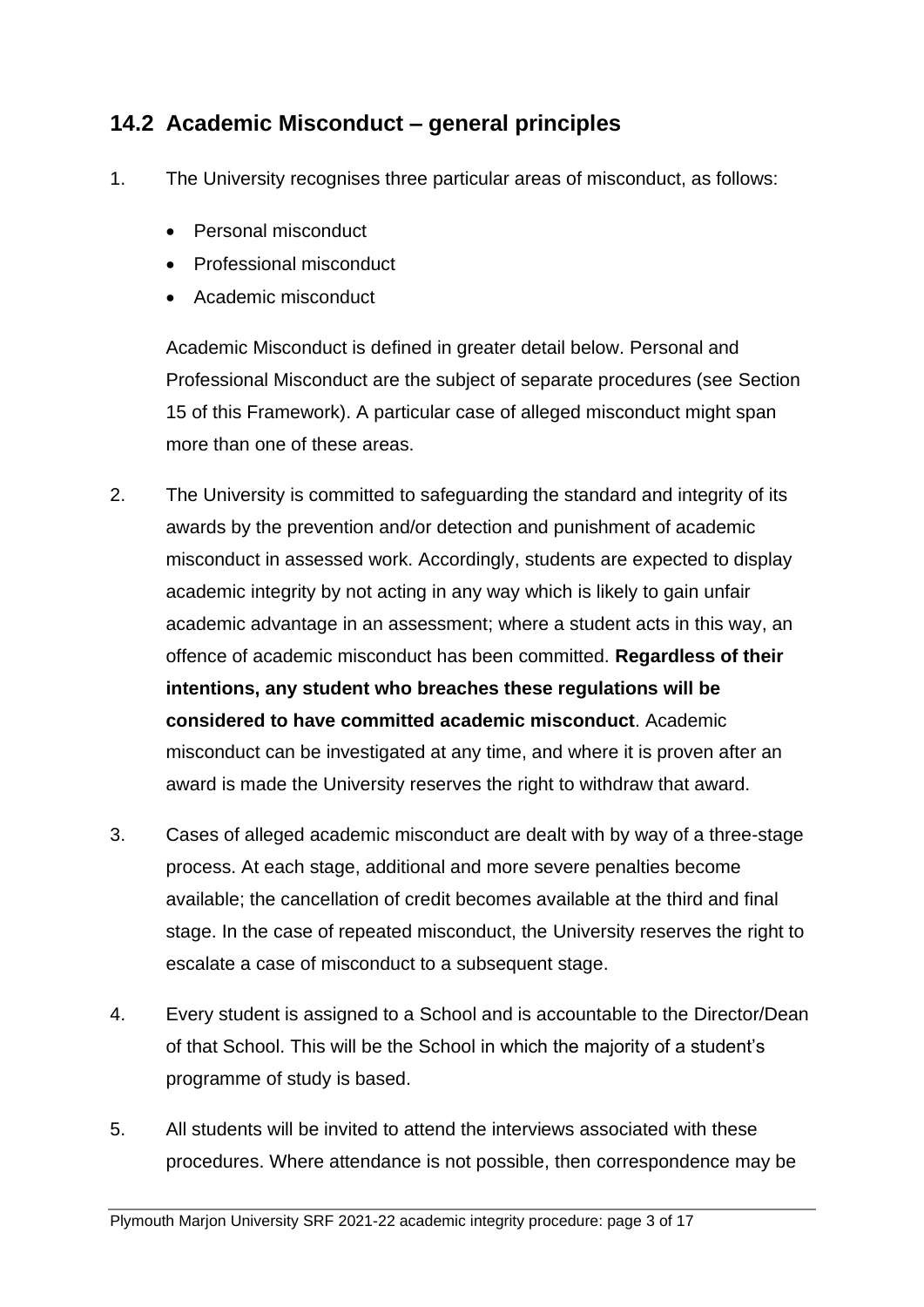used in place of the interview and the procedures may be modified to reflect this, subject to the agreement of the Academic Standards Officer.

6. The University determines allegations of academic misconduct on the basis of the balance of probabilities, supported by reliable evidence, rather than the criteria of beyond reasonable doubt which applies in criminal cases.

#### **14.3 Definitions of academic misconduct**

Examples of behaviour that could be construed as academic misconduct (**please note that these are not exhaustive**) include:

- Plagiarism– when a student takes and uses as their own, the thoughts, writing, visual material or inventions of others without proper attribution (in contravention of the [Guidance on Referencing and Scholarship\)](https://sites.marjon.ac.uk/handbook/referencing-scholarship).
- Self-plagiarism this involves the submission of material already prepared for one assessment task for another such task. A piece of work may only be submitted for assessment once. Submitting the same piece of work twice (or a significant part of it), will be regarded as an offence of 'selfplagiarism'. A student who intends to quote an excerpt from material that has already been submitted for another assessment task should seek the advice of the Module Leader before doing so; any such excerpt must be appropriately referenced (see [Guidance on Referencing and Scholarship\)](https://sites.marjon.ac.uk/handbook/referencing-scholarship).
- Unauthorised collusion– when students join together to pass off as the work of one (or a specified number of people) the work of more than one (or a specified number of people). Where students are required to work in groups as part of an assessment, module tutors are expected to make it absolutely explicit in their instructions whether the students should produce common or individual work and the extent of permissible collaboration. Taking a copy of another student's work without their permission also amounts to unauthorised collusion, although sanctions will only apply in such cases to the student who copied the work.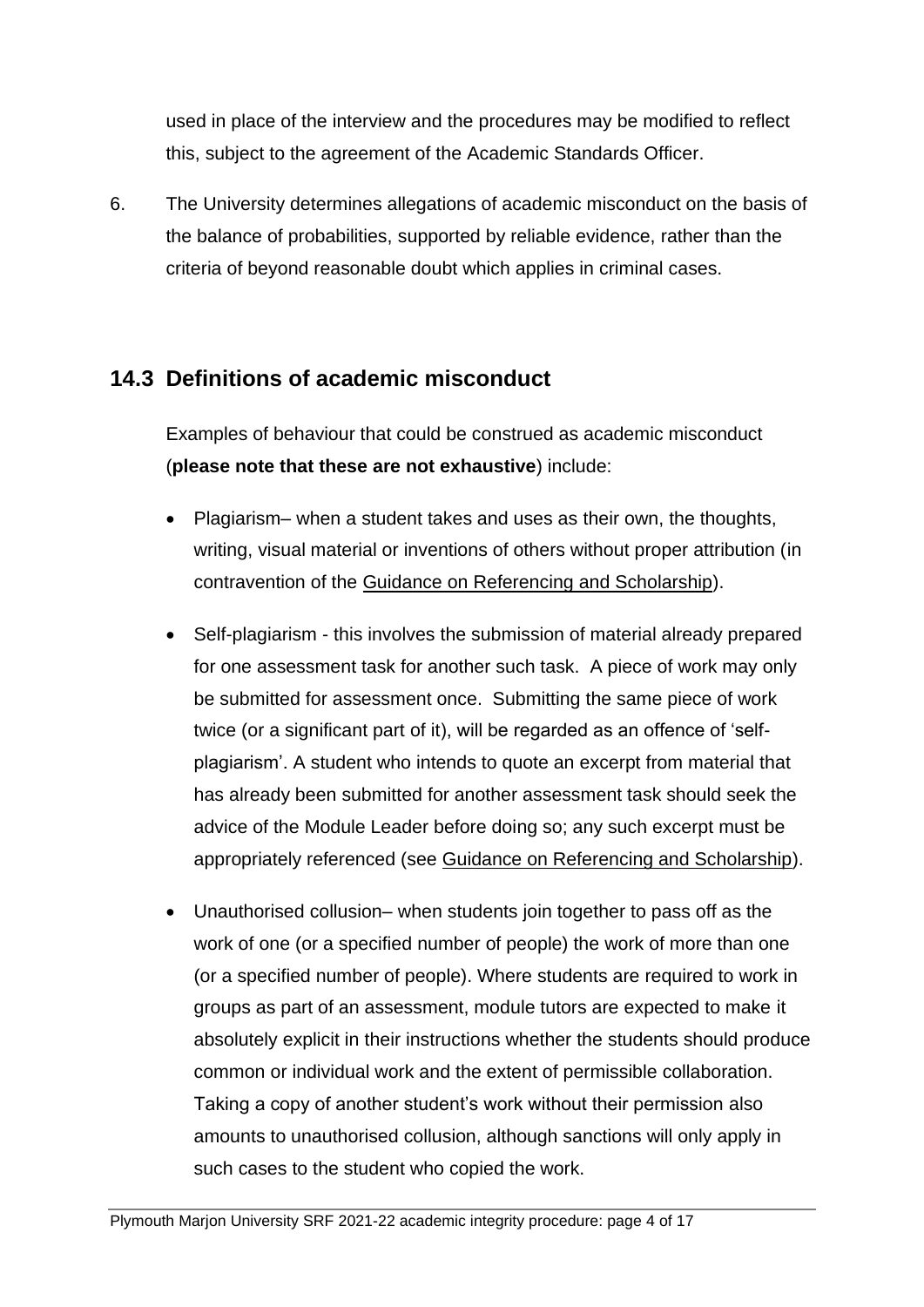- Cheating– when a student brings books, notes or other material or equipment of value in answering examination questions, or any means of accessing information of value, into the examination room which has not been explicitly authorised: fails to comply with the instructions given concerning conduct in examinations: or obtains an examination paper in advance of its authorised release. Similarly, any student who is authorised to leave the examination room temporarily is not permitted to consult any source regarding the content of their examination whilst absent from the room.
- Contract cheating or 'ghosting' when a student submits work that has been produced in whole or part by another person and/or organisation on their behalf. This may include the purchase of an assessment from an organisation or an individual or an unpaid contribution from a partner, friend or family member, as well as the use of software, services and assistance in assessments which have been specifically prohibited in the assessment specifications. A student who makes available work to another student (of the University or elsewhere) also commits this offence, whether in exchange for financial gain or otherwise
- Fabrication when a student makes up data or other such content, manipulates content and/or tampers with documentation in order to gain an unfair academic advantage. Fabrication also occurs when a student falsely claims to have conducted experiments, observations, interviews or any form of research which they have not carried out.
- Impersonation when a student enters into an arrangement with another person who fraudulently represents them at an examination or test. Please note that where an offence of impersonation takes place, both the impersonator (if a student of the University) and the student impersonated will be the subject of misconduct procedures.
- Unethical conduct when a student fails to gain ethical approval where appropriate, coerces or bribes project participants and/or breaches confidentiality with regard to information on individuals gathered during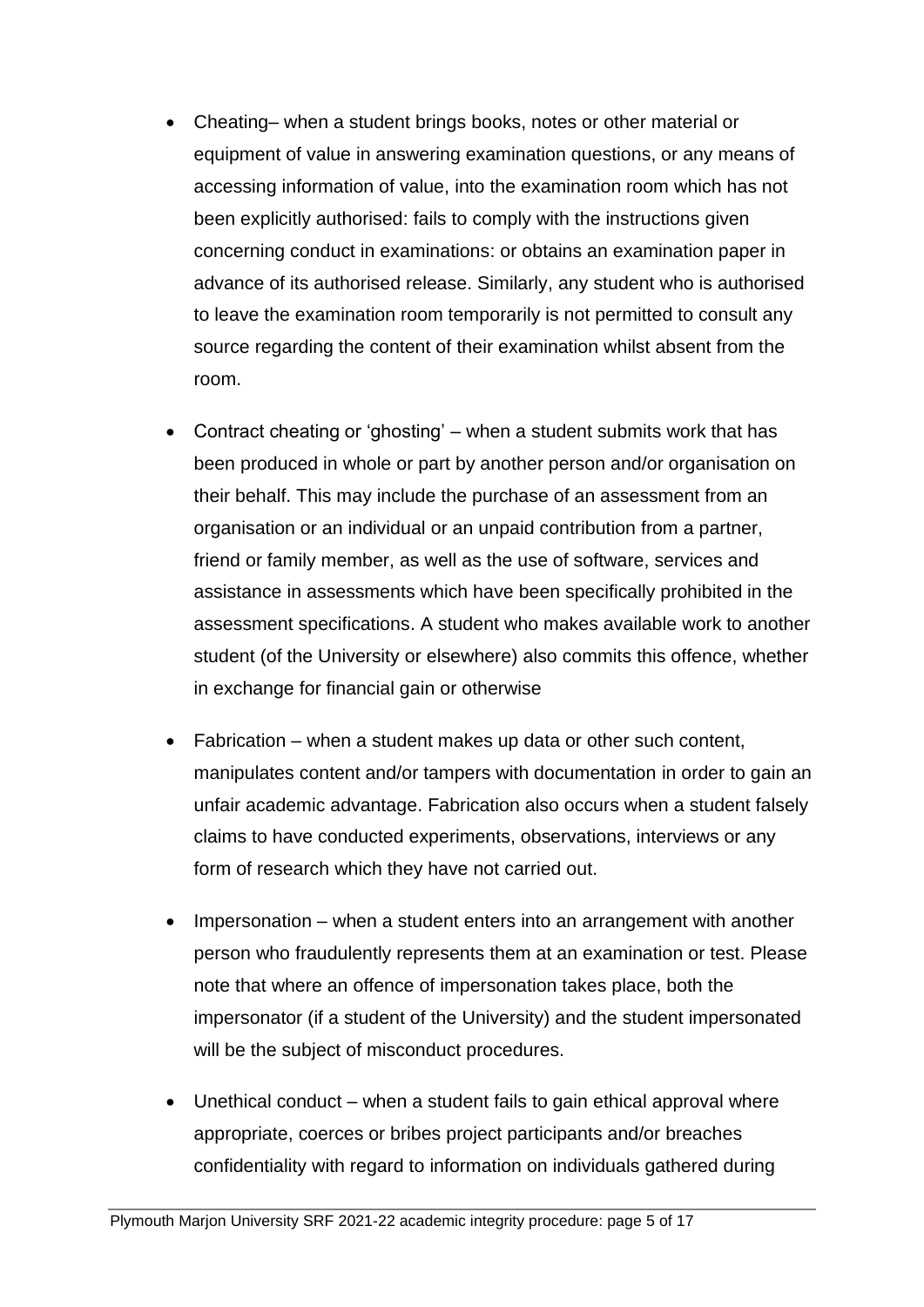data collection, or otherwise breaches ethical codes of practice that are applicable to the student's programme of study.

#### **14.4 Allegations of academic misconduct**

- 1. Alleged academic misconduct should always be investigated within the School in which the majority of a student's programme of study resides. Where it involves a module located outside that School, appropriate subject-specialist advice should be sought where necessary although, normally, the decision as to whether or not an offence of academic misconduct has been committed can be taken independently of subject knowledge.
- 2. Staff should refer all cases of alleged misconduct for investigation to the appropriate responsible officer, which will be the Programme Leader/Programme Area Leader. Where a student's programme of study crosses two Schools, this will be the Programme Leader/Programme Area Leader in which the majority of a student's programme of study resides.

# **14.5 Academic Misconduct – Stage One procedures**

- 1. Where assessment is undertaken at Level 5 or above, i.e. at a higher level than Year One of an honours degree or a foundation degree (see Section 1.4 of this Framework), the responsible officer must always refer the case to Stage Two (see Section 14.6 of this Framework).
- 2. Where assessment is undertaken at Level 4, i.e. in Year One of an honours degree or a foundation degree (see Section 1.4 of this Framework) and poor scholarship is identified as the most likely cause of academic misconduct, the responsible officer may permit the assignment to be resubmitted for an uncapped mark. This will normally follow an advisory meeting between the responsible officer and the student.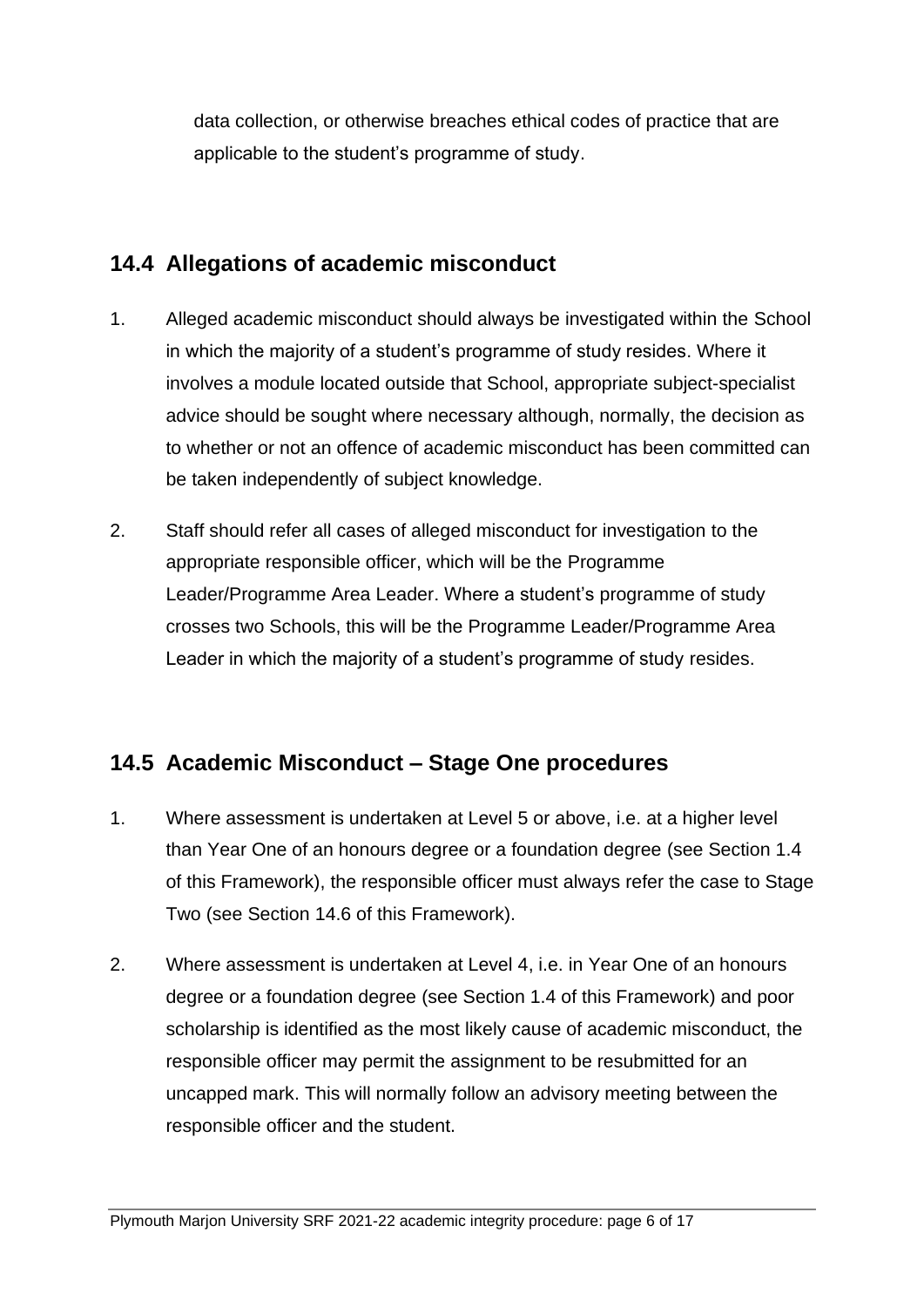3. The responsible officer will communicate their decision to the student in writing, normally within five working days of the advisory meeting. As an assignment can be resubmitted for an uncapped mark at Stage One, there is no right of appeal at this stage.

#### **14.6 Academic Misconduct – Stage Two procedures**

- 1. In all cases where academic misconduct is suspected on assessment undertaken at Level 5 or above, and in cases where academic misconduct is suspected on assessment undertaken at Level 4 and the procedures set out in Section 14.5 of this Framework are considered insufficient, the responsible officer will forward the relevant Turnitin Similarity Report to the Director/Dean of School. Where it is suspected in an examination, the principal invigilator will prepare the report in association with at least one other invigilator or member of staff; the responsible officer should then counter-sign the report and pass it to the Director/Dean of School.
- 2. If the standard of assessed work is completely out of line with that of previous work and/or written in a style that raises credibility issues, thus raising the possibility that contract cheating or 'ghosting' has occurred, the evidence presented to the Director/Dean of School should consist of copies of other work submitted during the academic year in conjunction with the suspect piece/s of work.
- 3. In cases where, in the opinion of the Director/Dean of School, the potential severity of an offence of academic misconduct identified at Stage Two would justify suspension from the University, the cancellation of credit (covering one or more modules affected by serious academic misconduct) or expulsion they shall refer the matter direct to Stage Three (on the prior advice of the Academic Standards Officer if appropriate), providing a written rationale in the context of his or her incident report.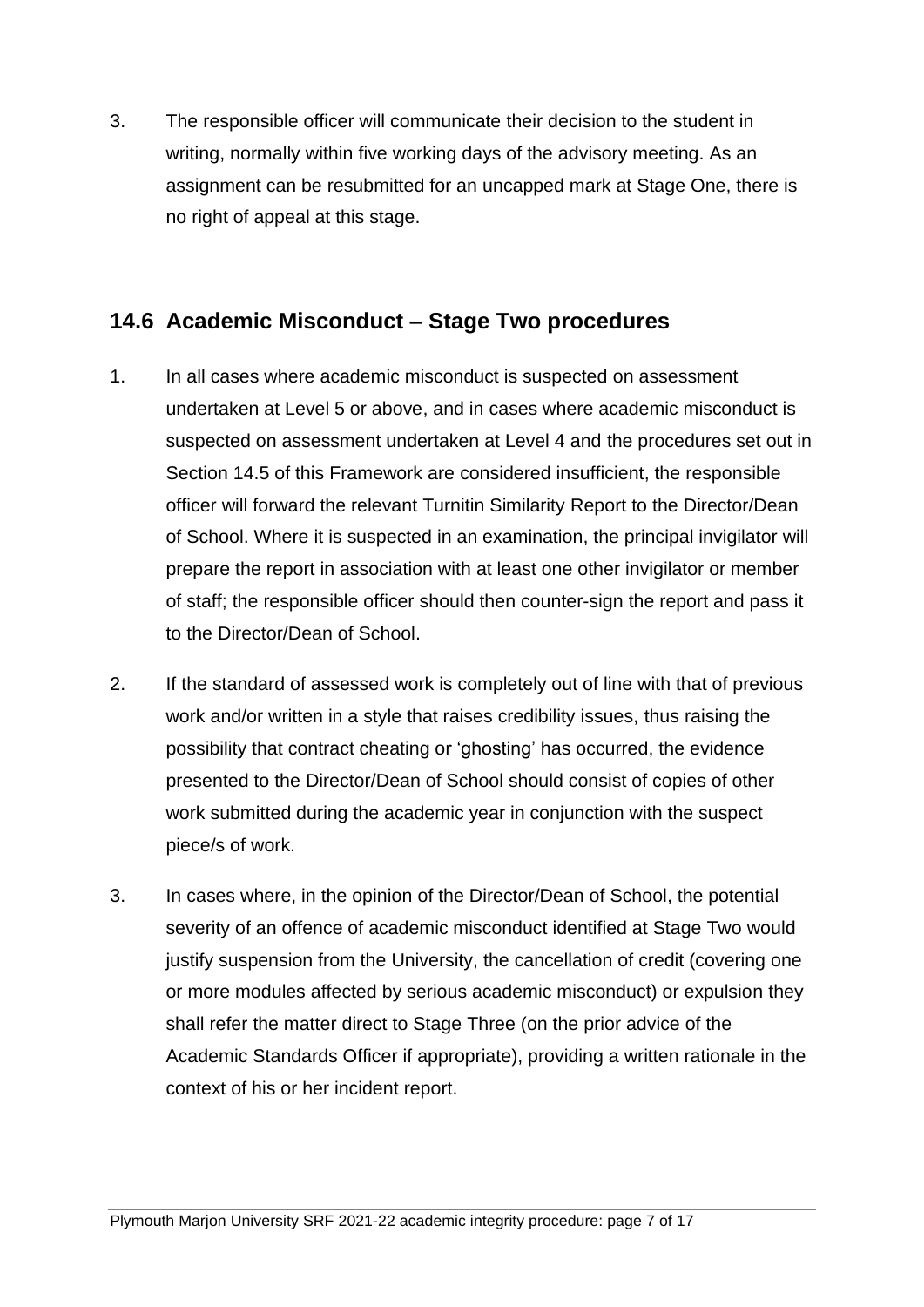- 4. Otherwise, they will impose the following penalties to the student by e-mail, which will attach the relevant supporting evidence:
	- re-submission of work free of academic misconduct to be assessed for a capped mark of 40% (or 50% for postgraduate work) for the assessment.
	- re-submission of work, free of academic misconduct, to be assessed for a capped mark of 0% in the relevant assessment element or, in more serious cases, for the module as a whole; credits will be awarded if a passing standard of 40% (or 50% for postgraduate work) has been reached in the module overall.
- 5. In response to the e-mail from the Director/Dean of School, the student will have the right to request an interview in person with the Director/Dean of School within ten working days so that they can contest the decision and/or provide additional information. The e-mail must draw the attention of the student to this right, and the decision taken will remain provisional until this period of time has elapsed. It is distinct from the appeals procedure, which can only be invoked after a decision has been confirmed.
- 6. The Director/Dean of School will normally undertake such an interview in person, although in exceptional circumstances they may also nominate the Director/Dean of another School to undertake this task. The student should be informed of the date, time and place of the interview in writing at least five working days before the hearing and be provided with a copy of these Procedures. Where this deadline is not met, the hearing will only proceed, at the stated date and time, with the student's consent.
- 7. Should the student fail to attend the interview without good reason, the decision taken by the Director/Dean of School will be confirmed. Such an interview can be scheduled at any time in the calendar year, but reasonable steps will be taken to schedule it at a point in the year when the student would normally be present in the University.
- 8. The interview will proceed in the presence of at least one other member of the School or Academic Management Office (AMO), as well as any other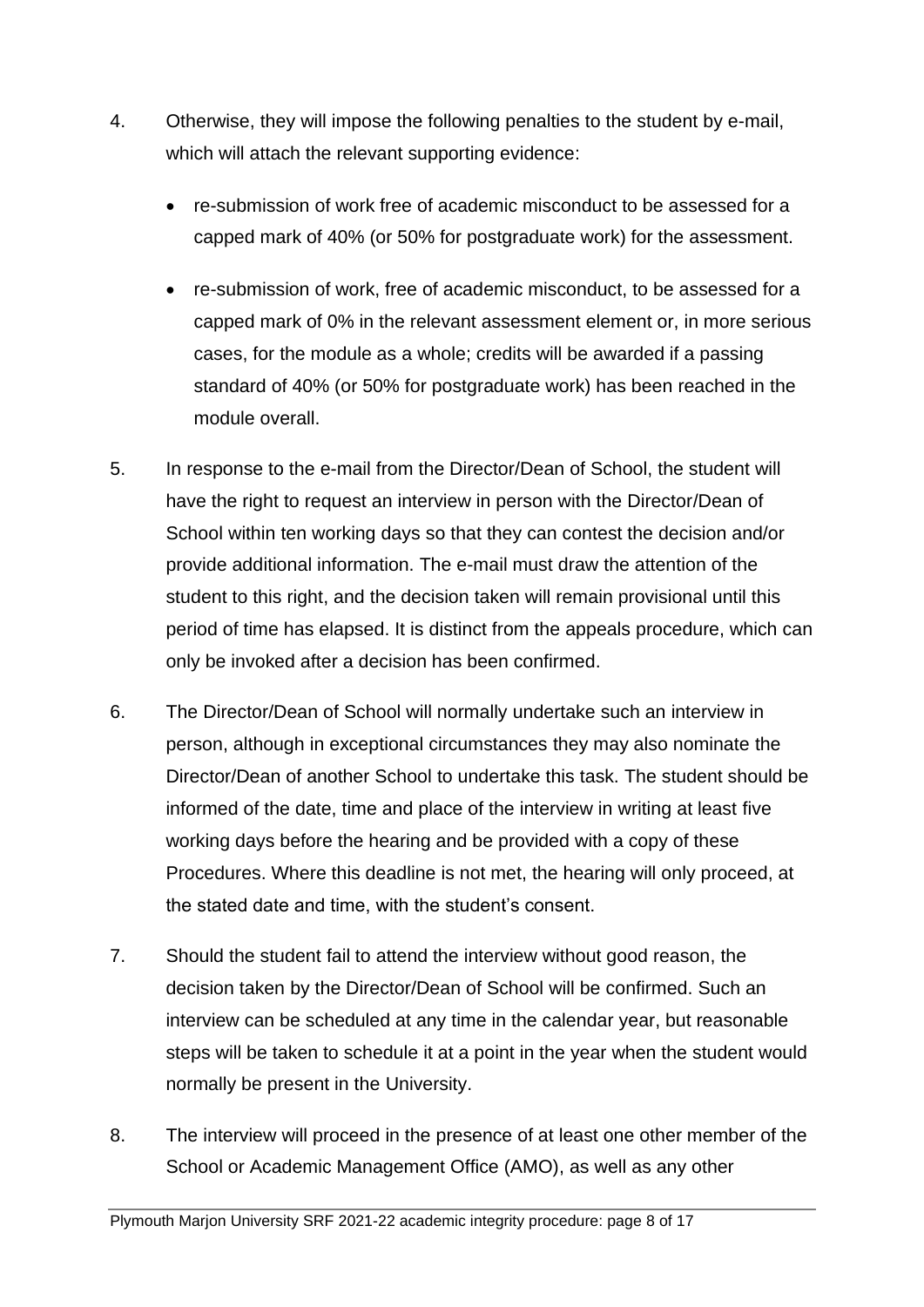witnesses as appropriate. The student may be accompanied by a 'friend', who is permitted to attend to provide advice and quiet support to the student and can be heard only with the agreement of both the student and the Chair. The name and status of any such 'friend' must normally be notified to the AMO no less than five working days in advance of the hearing. The University must grant its consent beforehand for the 'friend' to attend the meeting.

- 9. The decision letter should normally be sent within five working days of the interview, or immediately if the student has decided not to request such an interview by the deadline. It should be copied to the Academic Standards Officer so that a central record can be maintained.
- 10. All proven cases of academic misconduct at Stage Two shall be considered as failure of the module, normally requiring resubmission of the work to be undertaken at the normal time for resit work.

#### **14.7 Academic Misconduct – Stage Three procedures**

- 1. In cases where the severity of an offence of academic misconduct identified at Stage Two is potentially such as to justify suspension from the University, the cancellation of credit (covering one or more modules affected by gross academic misconduct) or expulsion, the Director/Dean of School or nominee will provide a written rationale for recommending a formal hearing at Stage Three of the Procedures to the University Secretary and Registrar.
- 2. In all cases the rationale must state the name(s) of the student(s) against whom the allegation is made and the nature of the alleged academic misconduct, with a brief description of it and all available evidence. It should also include the names of any witnesses who can support the allegation and the name and role of the person signing the report.
- 3. The University Secretary and Registrar will instruct the Academic Standards Officer to recruit an Investigator, who will be an appropriately qualified and experienced senior member of academic staff from the roster of Student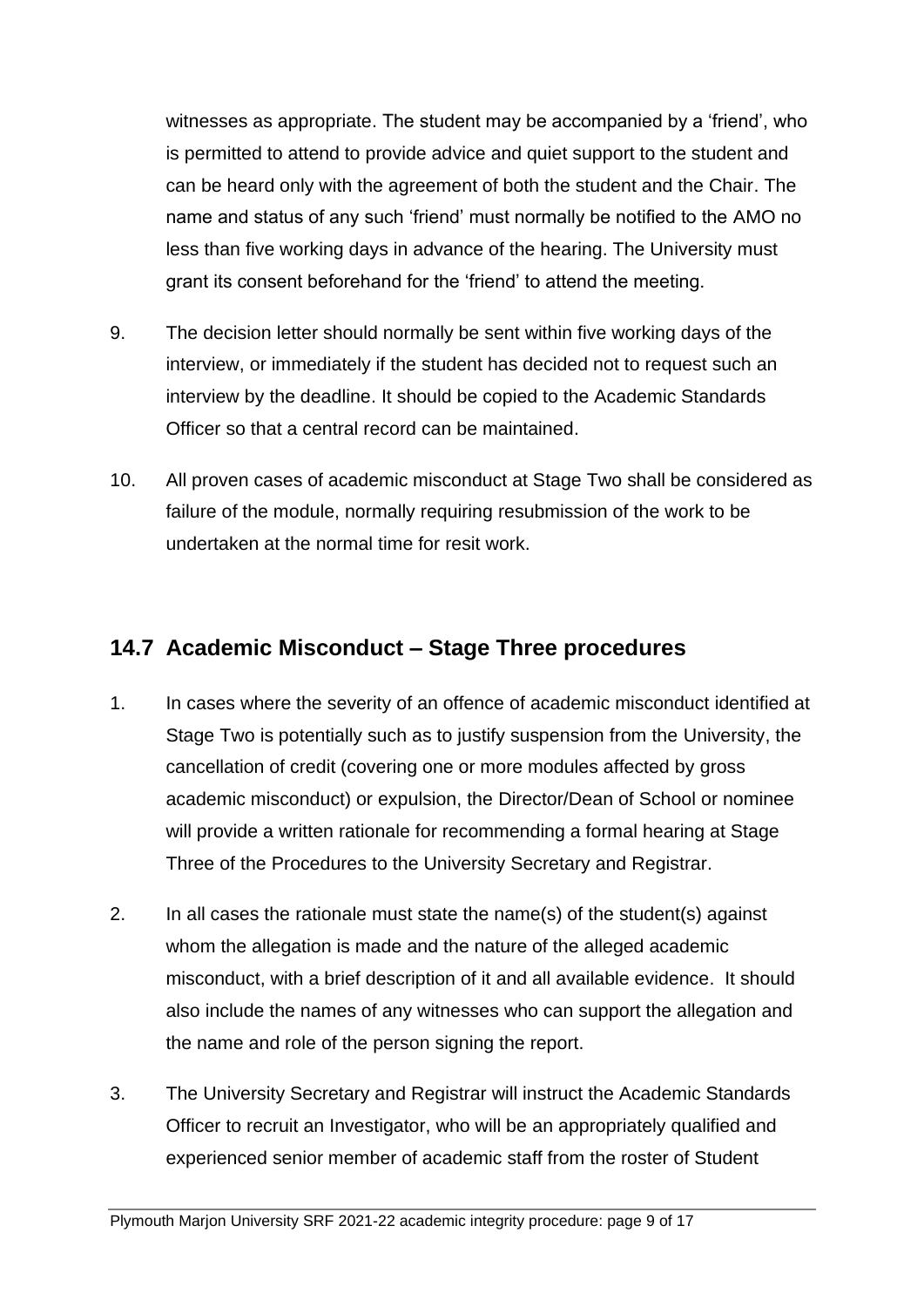Casework practitioners approved by Senate.. The Investigator will review the report and seek additional evidence where necessary. In so doing, they may draw upon the support of the Academic Standards Officer where appropriate and proportionate.

- 4. The investigatory process might involve further interviews with the student, other students and other staff members at the Investigator's discretion. Additional Investigators may be appointed in exceptional circumstances, with one of the Investigators operating as the Principal Investigator for the purposes of reporting to the Panel Chair.
- 5. The University Secretary and Registrar will also instruct the Academic Standards Officer to convene an Academic Misconduct Panel. Once the Investigator's report is available, the Panel will meet. This Panel shall comprise:
	- An appropriately qualified and experienced senior member of academic staff, from the roster of Student Casework practitioners approved by Senate, who has no involvement with the student (Chair);
	- An appropriately qualified and experienced senior member of academic staff, from the roster of Student Casework practitioners approved by Senate, who has had no involvement with the student;
	- A member of the Executive Committee of the Student Union, normally the President or Deputy President, who also has no involvement with the student.

The Academic Standards Officer, or a nominee, will act as Secretary to the Panel and proceedings may also be recorded, either electronically or by a minute taker, by mutual agreement. The Panel will not meet unless all members and the Secretary are present. The Academic Standards Officer will endeavour to ensure an adequate gender balance in the Panel.

6. The student shall be informed of the date of the meeting of the Panel not less than ten working days in advance; this deadline can only be reduced with the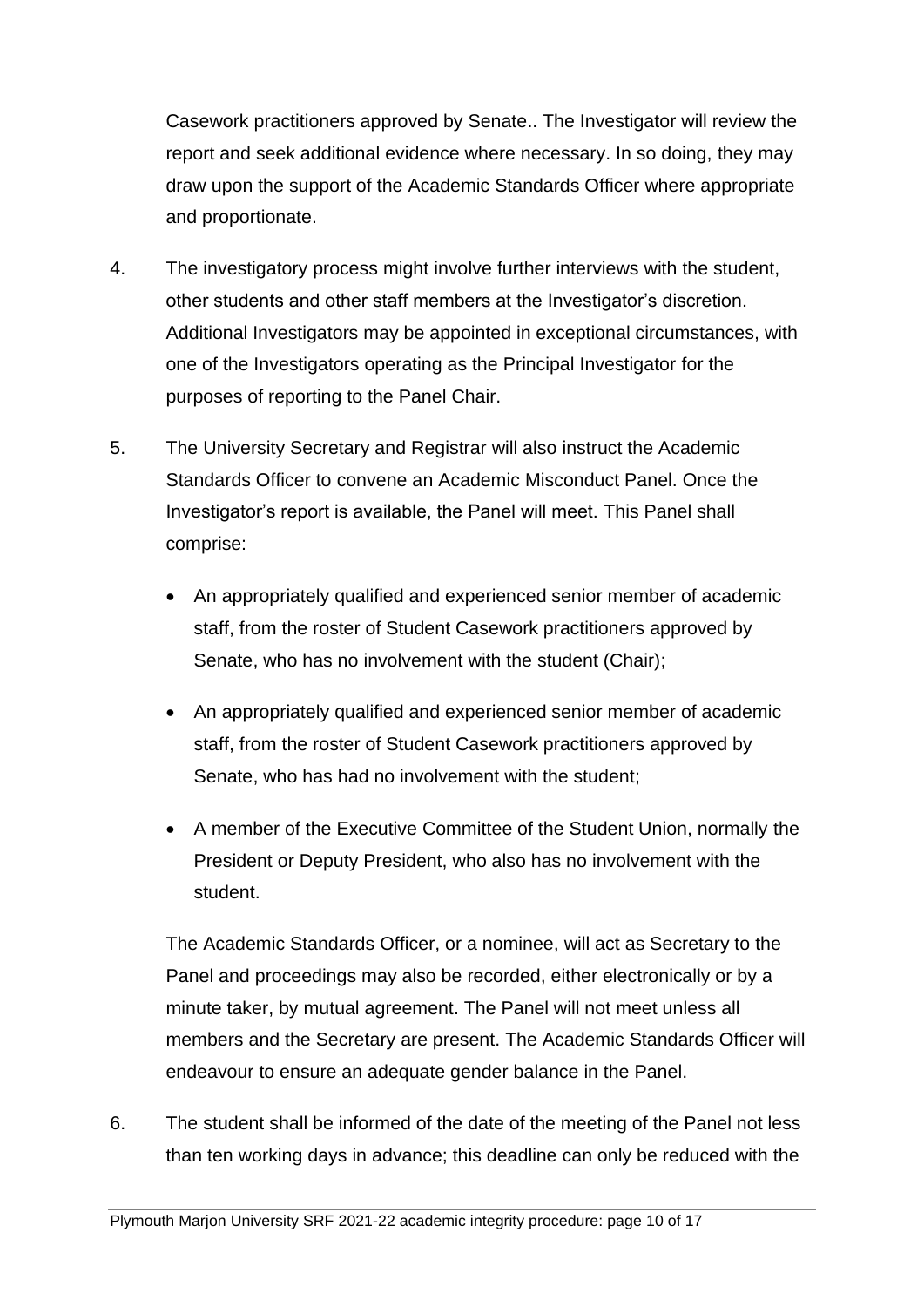student's written consent. They will be invited to appear in person but, in exceptional circumstances, the Panel may also hear a case, at the discretion of the Chair advised by the Academic Standards Officer, in their absence. A Panel can be scheduled at any time in the calendar year; however, reasonable steps will be taken to schedule this at a point in the year when the student would normally be present in the University.

- 7. The student may be accompanied by a 'friend', who is permitted to attend to provide advice and quiet support to the student and can be heard only with the agreement of both the student and the Chair.. The name and status of any such 'friend' must normally be notified to the Academic Standards Officer no less than five working days in advance of the hearing. The University must grant its consent beforehand for the 'friend' to attend the meeting. The student may also choose to call witnesses in his or her defence, including employees of the University where appropriate.
- 8. The Academic Standards Officer shall normally circulate the list of witnesses to be called, and all relevant documentation, to all parties not less than five working days before the meeting. Where this is not possible, the Academic Standards Officer will advise the student who will have the right to request a postponement. Additional papers supplied by or on behalf of the student will be circulated thereafter with the proviso that, in exceptional circumstances, the Panel may decide to adjourn a hearing in order to secure a written response.
- 9. The refusal or failure of a student to attend will not invalidate the Panel's proceedings, provided that they have been given sufficient notice as set out above. A Panel can be scheduled at any time in the calendar year; however, reasonable steps will be taken to schedule this at a point in the year when the student would normally be present in the University.
- 10. At the outset of the hearing the Chair of the Panel shall identify the issues to be determined, the persons entitled to attend the hearing and the documents supplied to the Panel. They will also ask the student to confirm that they have understood the procedures and have no concerns with regard to procedure.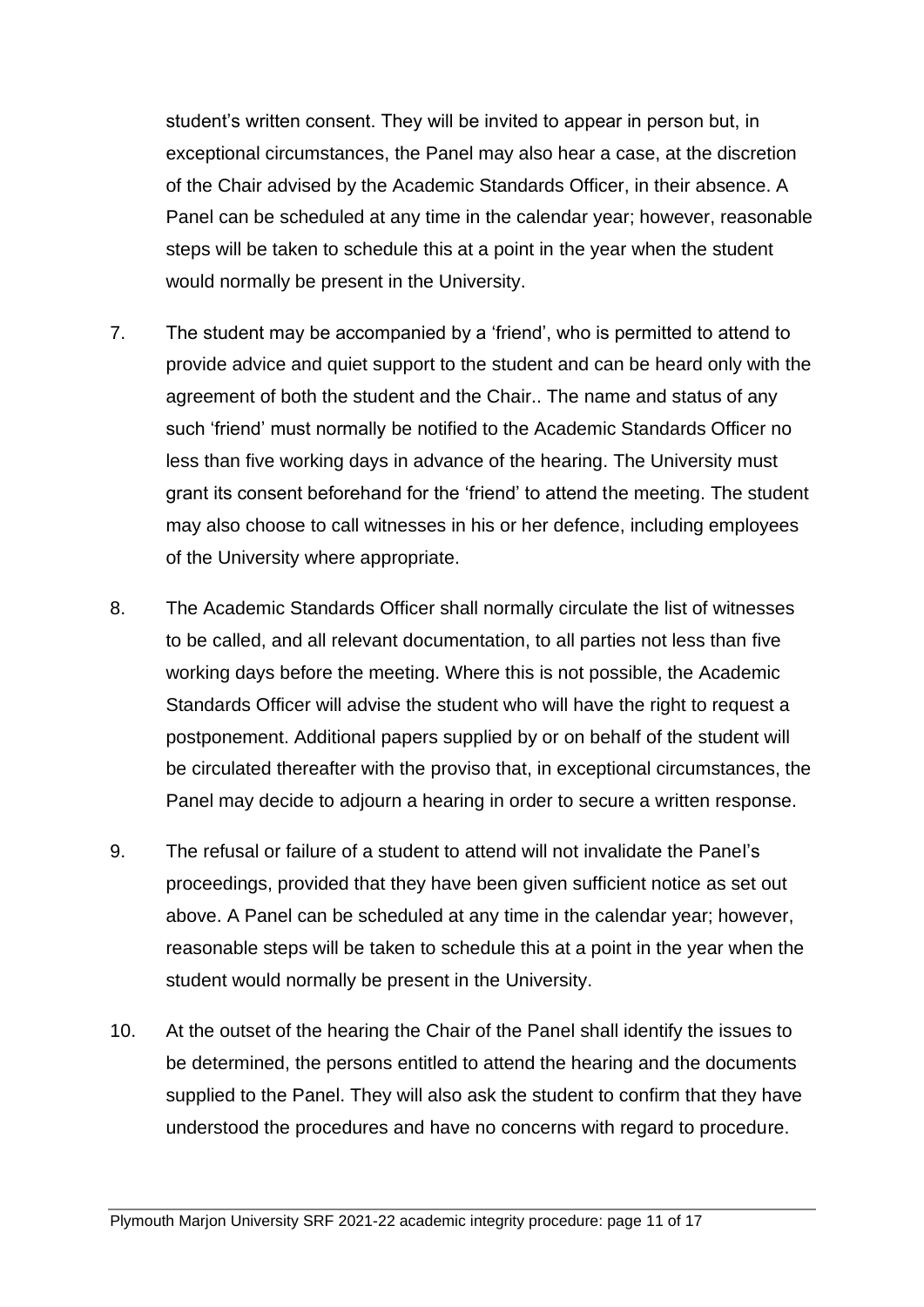- 11. The author of the incident report, or a nominee, will then outline the case against the student, before the Chair invites witnesses to give evidence. Members of the Panel may question witnesses directly and the student, or their 'friend', may question the author of the incident report (or nominee) and the witnesses through the Chair.
- 12. The Chair shall then invite the student, or their 'friend', to respond. The Chair and other members of the Panel may question the student on the statement and/or the documentary evidence. Witnesses may question the student through the Chair.
- 13. At the conclusion, the Chair shall offer the student the opportunity of making a closing statement (which should not introduce new evidence), once the witnesses have left, before the Panel considers its decision in private. In all cases, the student shall have a right to make a final statement to the Panel before it considers its decision.
- 14. In addition to the penalties available at Stages One and Two, the Panel may impose any or all of the following penalties:
	- suspension from the University, for a maximum period of one academic session;
	- the cancellation of credit (covering one or more modules) with or without the possibility to retake the modules for a capped or uncapped module mark as determined by the Panel;
	- expulsion from the University (actual or suspended).
- 15. The resultant Stage Three decision letter will be drafted by the Academic Standards Officer for the approval of the Chair. It shall also constitute the official record of the hearing including, where this is applicable, the reasons for imposing a specific penalty or penalties and an explanation as to why a lesser penalty was unsuitable.
- 16. The letter will normally be sent to the student within ten working days of the hearing and within forty working days of the commencement of the Academic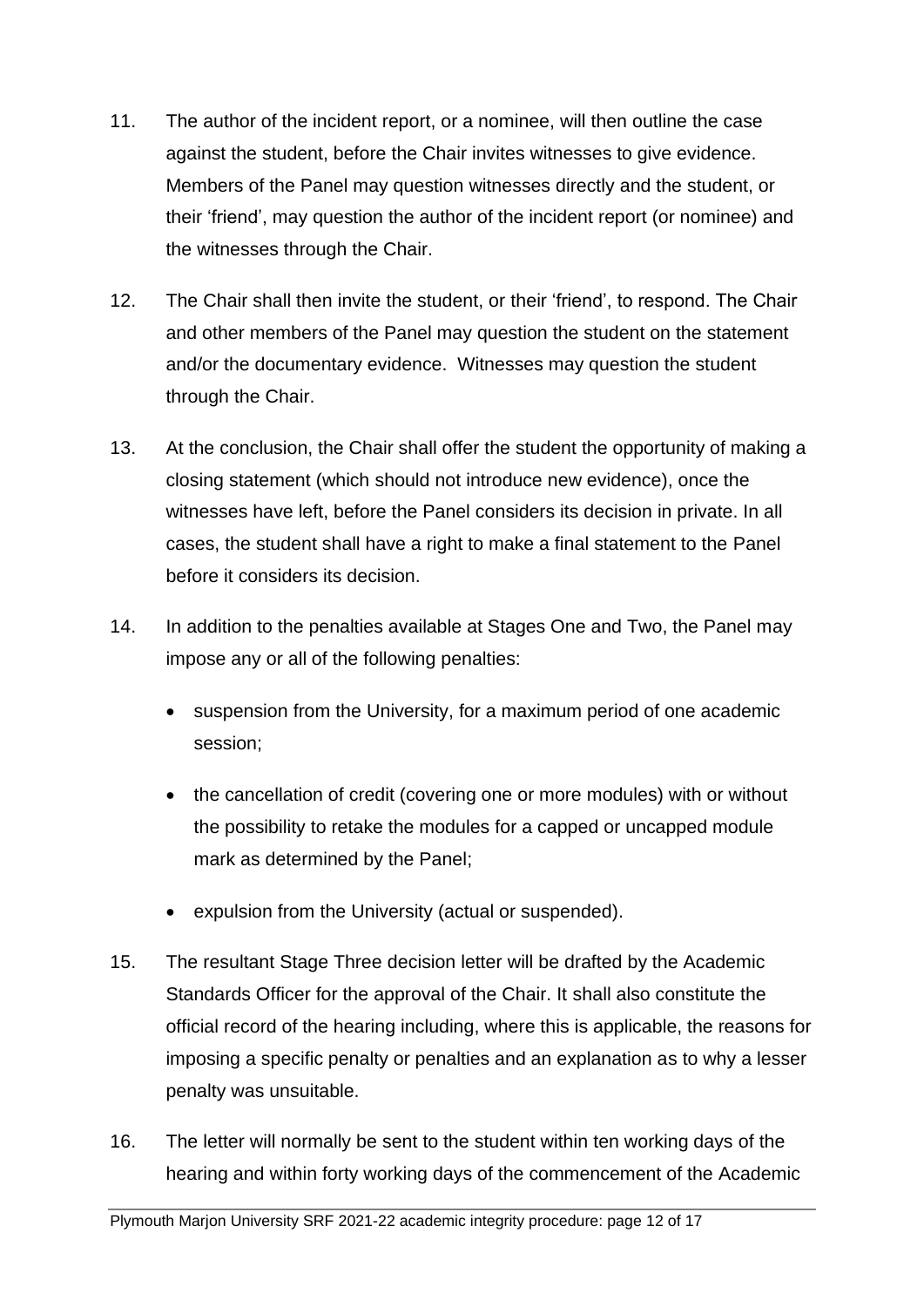Integrity Procedure. If this is not possible, exceptionally, the student will be kept informed. Where a decision has been taken to suspend or expel a student, it will take immediate effect.

17. If the University intends to inform the Independent Safeguarding Agency, the Department for Education or any other Professional, Statutory or Regulatory Body of the outcome of any misconduct proceedings, it will include notification of that decision within the decision letter.

#### **14.8 Right of appeal**

- 1. At Stages Two and Three of the process, a student has the right of appeal against the decision and/or the penalty imposed on any or all of the following grounds:
	- That the procedures were not followed properly;
	- That the decision maker(s) reached an unreasonable decision;
	- That the student has new material evidence that they were unable, for valid reasons, to provide earlier in the process;
	- That there is bias or reasonable perception of bias during the procedure;
	- That the penalty imposed was disproportionate, or not permitted under the procedures.

Any such appeal must be submitted in writing to the Academic Standards Officer, within ten working days of the date of the letter communicating the decision.

2. The Academic Standards Officer will refer the appeal to an appropriately qualified and experienced senior member of academic staff, from the roster of Student Casework practitioners approved by Senate, who has had no involvement with the student for consideration. The appeal stage will normally be concluded within fifteen working days of the receipt of the appeal; if a delay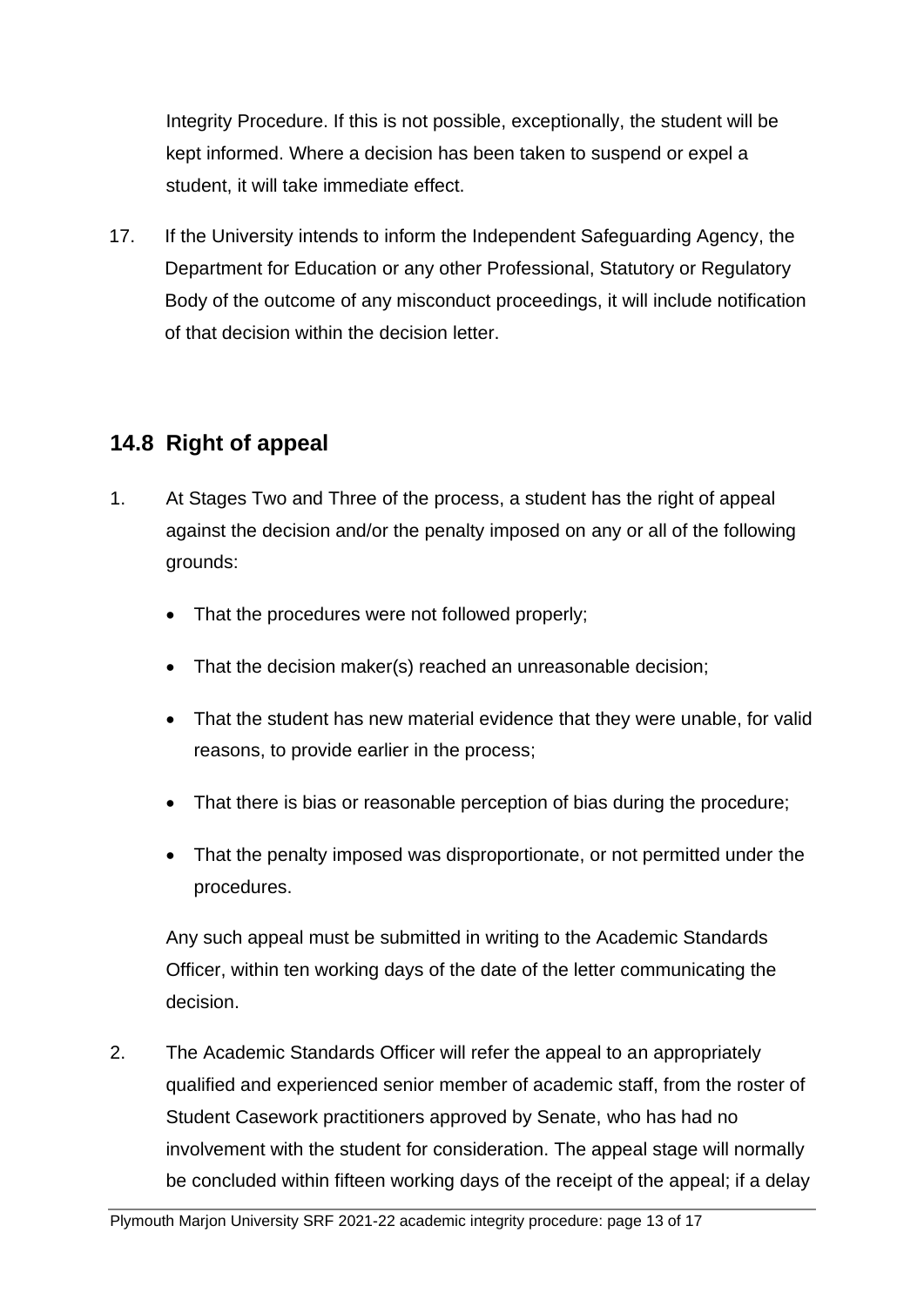is envisaged, the appellant will be notified in writing before the end of the fifteen working day period.

- 3. If valid grounds to proceed with the appeal are not found, the University's Academic Integrity Procedure will have been exhausted and the Academic Standards Officer will advise the student accordingly.
- 4. If, however, it is found that there may be additional evidence that could not reasonably have been provided to the original hearing, or procedural irregularities, the Academic Standards Officer will reconvene the original decision-making body with new membership of a similar status. This will always lead to an additional interview or hearing, under the procedures appropriate to the relevant Stage, which will not involve the participation of anyone involved in the original decision. In all such cases, the appeal process may lead to the confirmation, reduction or quashing of the penalty originally imposed, but not to an increased penalty. This re-hearing will be final and there will be no further right of appeal thereafter.
- 5. The student will be notified in writing of the decision, normally within five working days of the hearing, in accordance with the procedures appropriate at the relevant stage. The decision letter will confirm that the University's Academic Integrity Procedure has been exhausted.

# **14.9 Office of the Independent Adjudicator for Higher Education**

- 1. If a student remains dissatisfied after the appropriate internal processes have been exhausted, they can ask the Office of the Independent Adjudicator for Higher Education (OIA) to review their case. For full details please contact [http://www.oiahe.org.uk.](http://www.oiahe.org.uk/)
- 2. The University must issue a Completion of Procedures letter in order for the OIA to review a case of academic misconduct. A Completion of Procedures letter will be issued automatically where valid grounds for re-hearing the case are not found at the review stage and otherwise on request; however, where a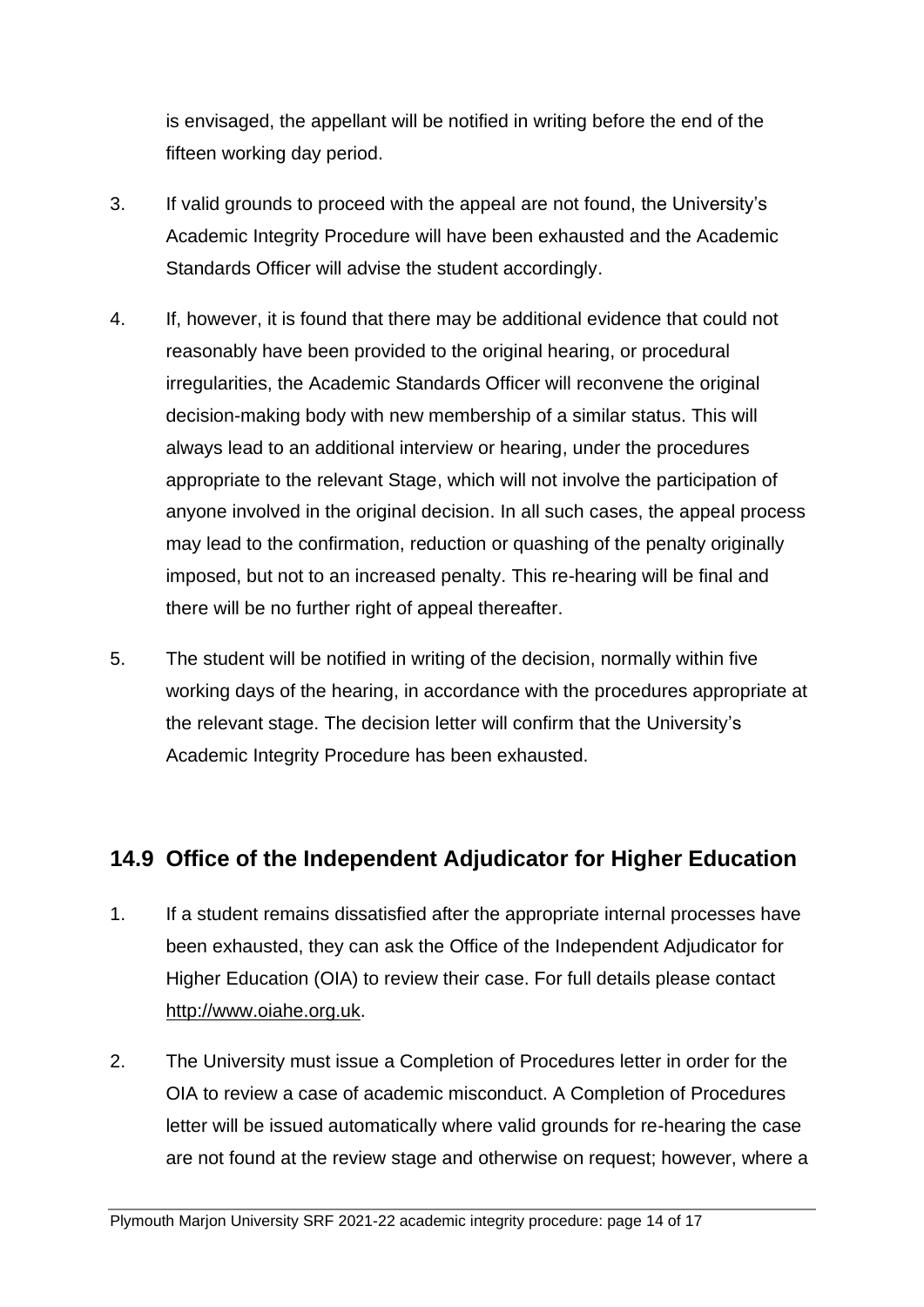Completion of Procedures letter is issued before the review stage has been conducted the letter will make it clear that the student has not completed the University's internal processes. All requests for review must be made to the OIA within twelve months of the date of issue of a Completion of Procedures letter.

# **14.10 Annual Report**

Each year, the Academic Standards Officer submits a report on student casework to Senate, detailing (anonymously) general matters or issues arising from recent academic misconduct cases. The Academic Standards Officer will also collate and present anonymised monitoring information with regard to Student Misconduct Panel hearings to Senate on a regular basis. Senate will forward recommendations to other relevant bodies, such as the Board of Governors and the Student Experience Council, so that broad concerns can be shared and appropriate action taken.

# **14.11 Procedures at Partner Organisations**

- 1. In accordance with the expectations set out in the [UK Quality Code For Higher](https://www.qaa.ac.uk/quality-code)  [Education](https://www.qaa.ac.uk/quality-code) and the University's [Collaborative Provision Regulations and](https://www.marjon.ac.uk/about-marjon/institutional-documents/collaborative-provision/collaborative-provision-regulations-and-procedures-v1-4.pdf)  [Procedures,](https://www.marjon.ac.uk/about-marjon/institutional-documents/collaborative-provision/collaborative-provision-regulations-and-procedures-v1-4.pdf) all students registered for the University's awards have the ultimate right to complain to the University, irrespective of where they are studying. This right of complaint, however, is not absolute and is subject to the precise wording of the partnership agreement.
- 2. The partner organisation, accordingly, should ensure that clear information and guidance with regard to academic misconduct is made available to all students registered for the University's awards. This should include clear information about the sequence of processes involved and make clear the channels through which dissatisfied students can contact the University directly.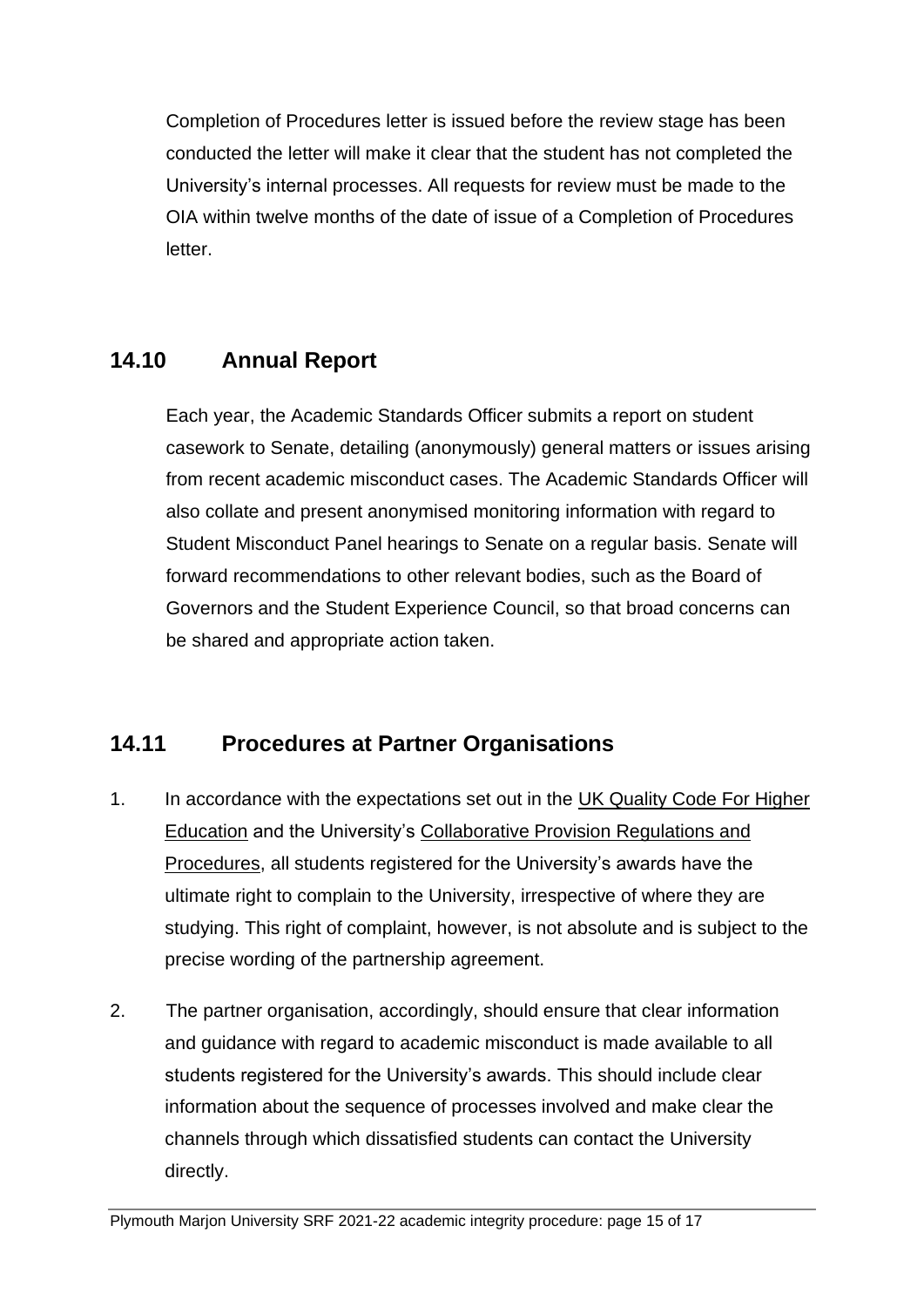- 3. Once the internal procedures of the partner organisation have been fully exhausted, students who wish to take their case to the University for review should ask the Academic Standards Officer in writing if they are eligible to do so. Students may request a review of the decision on the following grounds only:
	- That the procedures were not followed properly;
	- That the decision maker(s) reached an unreasonable decision;
	- That the student has new material evidence that they were unable, for valid reasons, to provide earlier in the process;
	- That there is bias or reasonable perception of bias during the procedure;
	- That the penalty imposed was disproportionate, or not permitted under the procedures.
- 4. If a case is eligible for review, the Academic Standards Officer will refer the challenge to an appropriately qualified and experienced senior member of academic staff, from the roster of Student Casework practitioners approved by Senate, who has no involvement with the partnership. If the challenge is upheld, the case will be referred back to the partner organisation to be reheard under its own procedures. Otherwise, the University will not refer the case back to the partner organisation to be reheard and the Academic Standards Officer will advise the student accordingly. This will include advice with regard to a student's further right of appeal to the Office of the Independent Adjudicator (OIA).